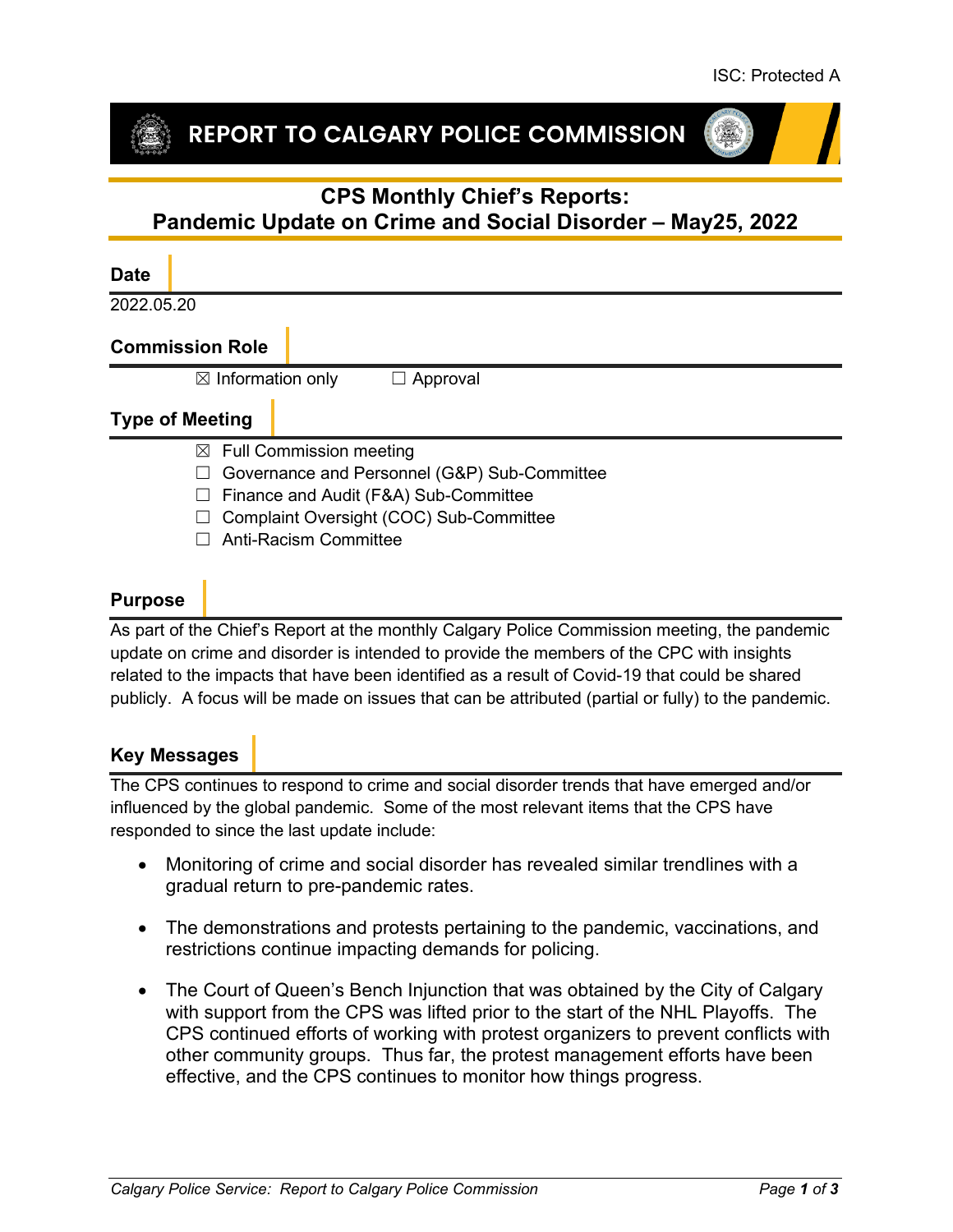• CPS is experiencing a return to pre-pandemic demands in relation to planning and providing policing services for large scale community events.

#### **Summary of Issues and Trends**

The CPS continues to monitor and respond to the impacts of the pandemic from an operational perspective. Some highlights of the report will cover the following:

- In April there was a slight decrease in citywide disorder activity compared to the 5-year average (-369 calls). Year-to-date disorder activity has increased slightly (+1,088 calls). Unwanted Guests, Suspicious Persons, and Disturbances accounted for 61% of disorder related calls for service in April. Social disorder and crime pertaining to the LRT has continued to be an area of concern and focus. Efforts are being made to address this in partnership with Calgary Transit through the Safety for All 2.0 initiative and further collaboration with Calgary Transit.
- Some of the crime trends continue to be reduced in line with the pandemic with slight trending to return to the average zones. This includes break and enter (residential and commercial), theft of auto and car prowling. To the end of April, vehicle crime is currently 8% below the 5-year average.
- As reported previously, reported domestic violence continues to show a reduction however domestic reporting continues to be increased as compared to the 5-year average. This trend has been seen to continue since July of 2021.
- Violent crime that is non-domestic in nature, has continued to trend with the 5-year average. One of the key findings from the patterns of the past several months is that the violent incidents in recent months have been highly correlated with both temperature and the amount of economic activities resulting from the public health order. As the restrictive public health orders were fully lifted in February and the temperature continues to rise, the volume of incidents in April was lower than the previous expectation. This trend will continue to be monitored over the next several months. to determine if this is a temporary effect.
- Publicly generated calls for service are continuing to trend upward returning to prepandemic numbers. As an example, in April, there were 33,266 publicly generated calls for service. The 5-year average is 31808, and 31159 in 2021. In 2019, there were 33,568 public calls for service. In accordance with that demand, officer generated calls for service have decreased and were 11893 in April of 2022 which is lower than the 5 year average of 12868. In 2021, there were 10820 officer generated calls and in 2019 (pre-pandemic) there were 13223.
- Protests related to the pandemic restrictions continued despite the lifting of most of the Public Health Orders. The Court of Queen's Bench Injunction that was obtained by the City of Calgary with support from the CPS to address the conflict associated with the demonstrations was lifted prior to the start of the NHL Playoffs. The CPS continued efforts of working with protest organizers to prevent conflicts with other community groups. Thus far, the protest management efforts have been effective, and the CPS continues to monitor how things progress.
- The CPS re-engaged business and community stakeholders in the Beltline area with another Townhall that was held on Thursday, April 28<sup>th</sup>, 2022. This meeting involved the CPS Major Events and Emergency Management Section, District 1 leadership, the established CPS Business Liaisons, City of Calgary Community Standards (Bylaw) and Arts and Culture, and Calgary Neighbourhoods. Externally, it included the Beltline Neighbourhood Association, Beltline Business Improvement Area, and 17<sup>th</sup> Avenue